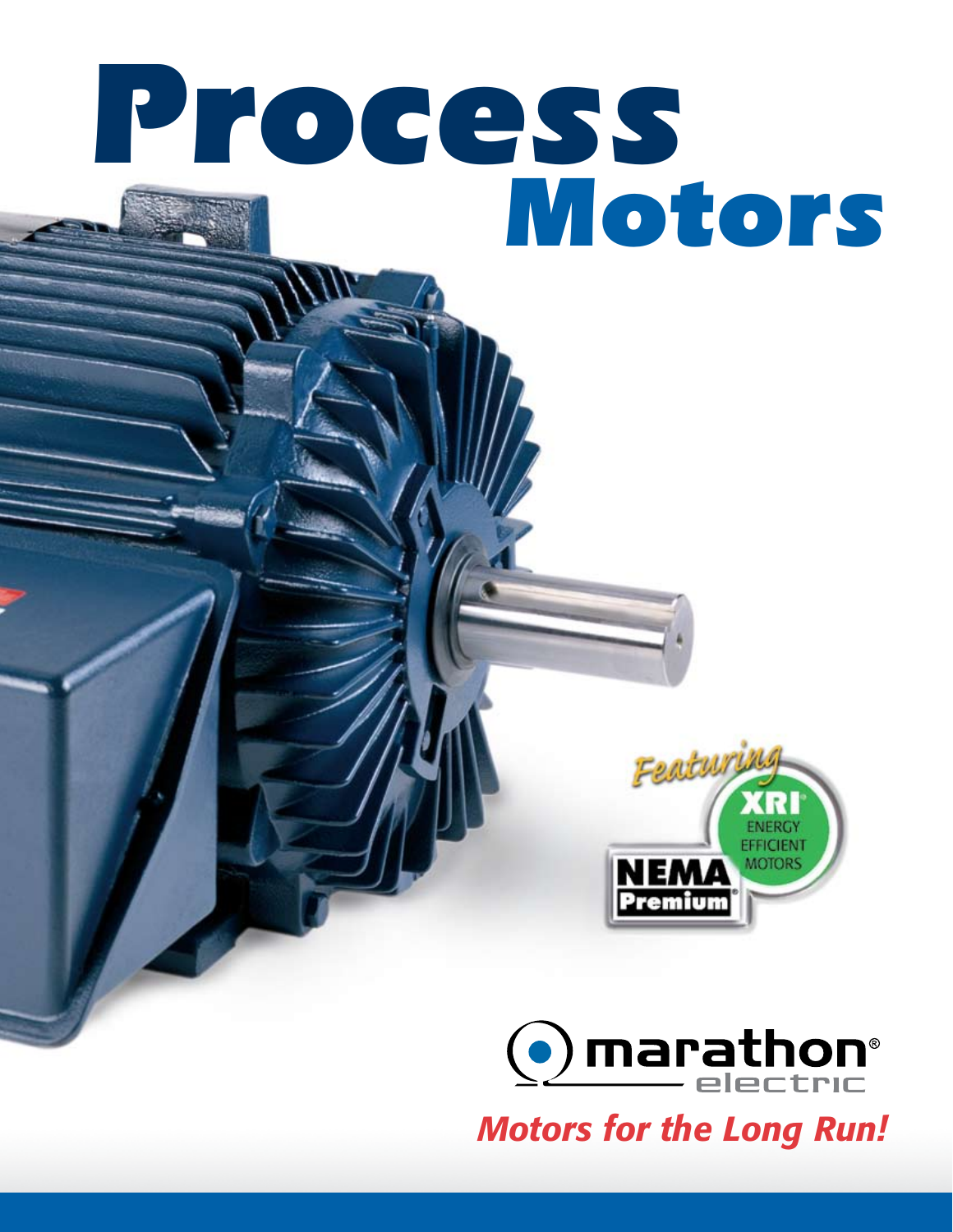

#### *Blue Chip® Motors…*

*Blue Chip® efficiencies meet the Energy Policy Act (EPACT) energy levels and are tested to IEEE standard 112 test method B.*

*Our Blue Chip® motors combine an optimum design that features low-loss electrical grade laminations, 100% copper windings, a precision air gap, and non-hygroscopic class F insulation through 445T and class H on 449T frame. The 230/460 and 460 volt motors are dual nameplated for 190/380 or 380 volt; 50Hz performance at the next lower horsepower.*

*Blue Chip® motors incorporate a 1.15 service factor, shielded oversized ball bearings, and cast iron frames and end shields.*

*The Blue Chip® motors are available in totally enclosed non-vent construction in 140 frame and totally enclosed fan cooled construction in 180 through 440 frame. They are available in stock from 3/4 horsepower through 400 horsepower.*

#### *Blue Chip XRI® Ultra High Efficiency Motors…*

*Our Blue Chip XRI® Ultra High efficiency motors offer an all cast iron frame and end shields that provide the necessary strength and corrosion resistance for the most demanding industrial applications.*

*The Blue Chip XRI® incorporates 100% copper windings that offer lower resistance and lower temperature rise for higher overall efficiency.* 

*Low-loss electrical grade steel laminations and longer stack lengths in the rotor and stator reduce electrical losses and improve heat transfer by lowering flux density and increasing cooling capacity.*

*Shielded oversized ball bearings add to the Blue Chip XRI®'s reliability when applied in the toughest environments. A large grease reservoir and bearing pre-load spring on the opposite drive end increase the motor's dependability.*

*The Blue Chip XRI® family is available from 3/4 through 600 horsepower (check product family) and boasts one of the highest overall efficiency levels in the motor industry. Marathon's XRI motors meet NEMA Premium® efficiency levels, providing an eXtra Return on Investment to customers. XRI motors have an efficiency guarantee of one index below nominal full load efficiencies.* 



#### **Blue Chip XRI**®**-SD Features Blue Chip XRI**®**-SD Features**

- *1. Heavy duty cast iron frame, end shields and fan guard*
- *2. 100% copper windings with non-hygroscopic class F insulation, class B temperature rise at service factor*
- *3. Epoxy painted exterior for superior corrosion protection*
- *4. Extended grease tubes for regreasing without disassembly*
- *5. Epoxy coated rotor and stator for internal corrosion protection*
- *6. Stainless steel nameplate*
- *7. Brass drain with breather*
- *8. Non-sparking external cooling fan*
- *9. Oversized, gasketed cast iron conduit box with NPT threaded lead exit and internal grounding provisions*
- *10. Permanently marked leads with lead separator*
- *11. Oversized bearings with bearing caps (254T-449T) L-10 life of 150,000 hours for direct coupled loads, 26,280 hours for belted applications*
- *12. Division 2, CSA Certified, Class I Groups A, B, C & D, Temperature code T2B on nameplate*
- *13. Meets IEEE45 USCG Marine Duty, IP54 Construction*
- *14. Max Guard® Insulation System*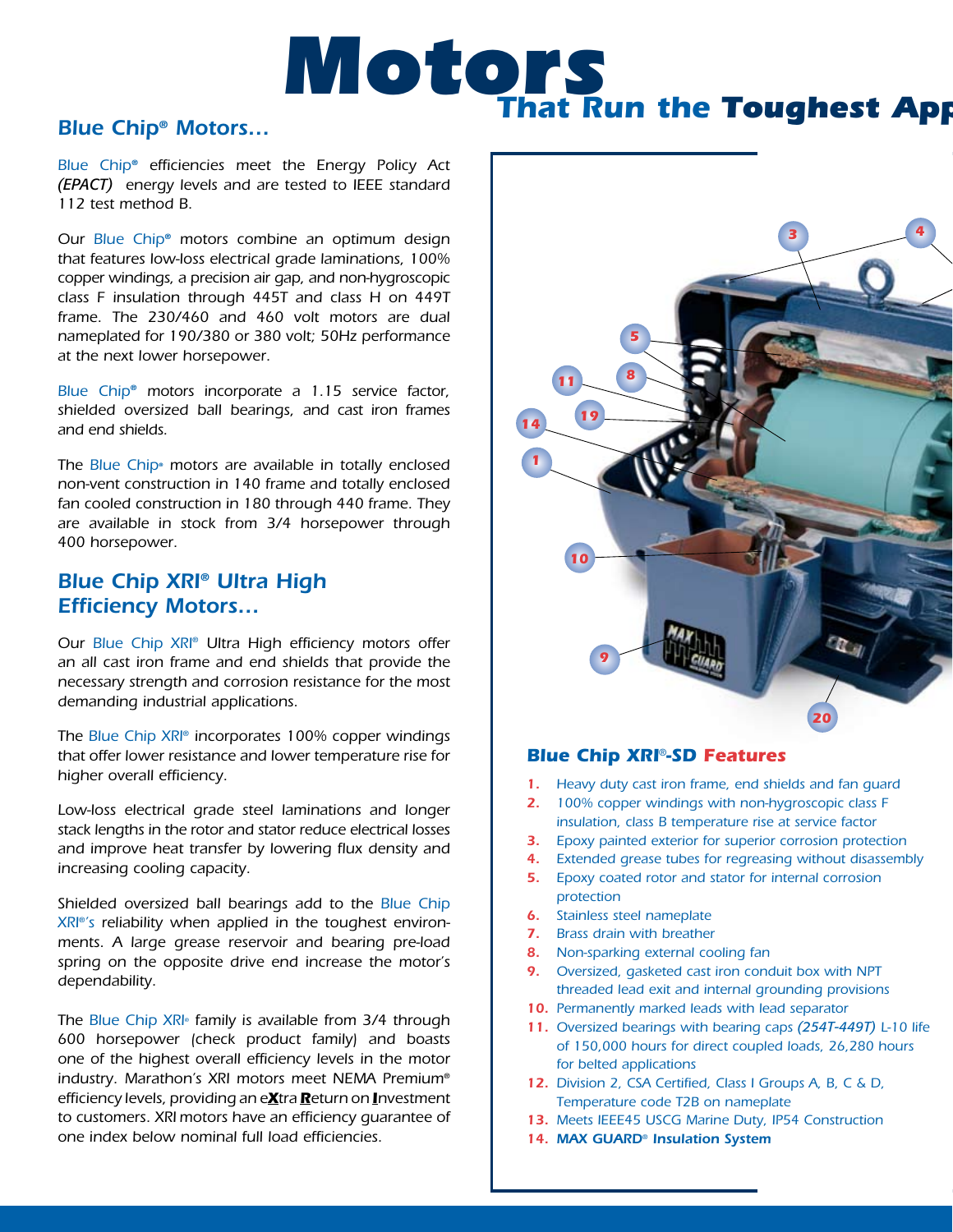## **That Run the** *Toughest Applications* **in the** *Process Industries...*



#### **Blue Chip XRI**®**-SD Features Blue Chip XRI**®**-SD Features**

- *15. AFBMA bearing identification on nameplate*
- *16. Guaranteed efficiency is one index below nominal full load efficiency*
- *17. 1.25 Service factor (sine wave) available up through 40 HP*
- *18. Meets NEMA Premium® efficiency levels*
- *19. Provisions to add stub shaft for an HS type encoder, 182T-449T, TEFC*

*Three year warranty Actual test and vibration data sent with each motor*

#### **Additional Blue Chip XRI**®**-841 Features**

- *20. External grounding provisions*
- *21. Inpro/Seal® VBX® Bearing Isolator on drive end shaft*
- *22. Meets NEMA MG1-1.26.6 Waterproof specification*
- *23. Meets Marine Duty API RP14F for offshore platforms, IP56 Construction*

#### *Five year warranty*

*Actual test data plus two additional vibration tests are supplied with each motors*

## *Blue Chip XRI*®*-Severe Duty Motors…*

*The Blue Chip XRI®-SD motors build upon the outstanding features of our Blue Chip XRI® Ultra High efficiency motors. The Blue Chip XRI®-SD motors are engineered, designed, and individually tested to meet the toughest motor applications that the process industries have to offer. The motor incorporates all cast iron construction; frame, fan guard, conduit box, and end shields along with high efficiencies and a premium design that reduce motor losses while increasing motor life and reliability.*

*The Blue Chip XRI®-SD motors have internal and external epoxy protection for additional corrosion resistance, a lead separator, and an extended grease inlet on both ends, providing a maintenance friendly product.*

*Marathon's Blue Chip XRI®-SD motor offers a much lower vibration level than the NEMA vibration standard of 0.08 inches per second velocity. The Blue Chip XRI®-SD is precision balanced to an average vibration of 0.03 inches per second. Every motor is subjected to a complete vibration analysis, the results are tabulated and shipped with each unit.*

## *Blue Chip XRI*®*-841 Motors…*

*Our Blue Chip XRI®-841 motor exceeds the industry's toughest motor standard in the IEEE standard 841, while simultaneously beating the competition hands down when comparing energy efficiency levels.*

*The Blue Chip XRI®-841 motor is an ultra high efficient motor that meets NEMA Premium® efficiency levels. The Blue Chip XRI®-841 incorporates 100% copper windings, copper-to-copper connections, low-loss electrical grade steel laminations, precision balancing, and epoxy coatings along with a low temperature rise that ensures superior performance in the harshest environments.*

*All totally enclosed non-vent motors are constructed with Inpro/Seal® VBX® Bearing Isolators on the shaft end while all totally enclosed fan cooled motors have the Inpro/Seals® on both the shaft end and non-drive end. This standard feature prevents bearing contamination and premature failure.*

*Our MAX GUARD® insulation system combines coronaresistant magnet wire and a unique "low stress" winding configuration with uncompromised quality standards to deliver long, dependable motor life.*